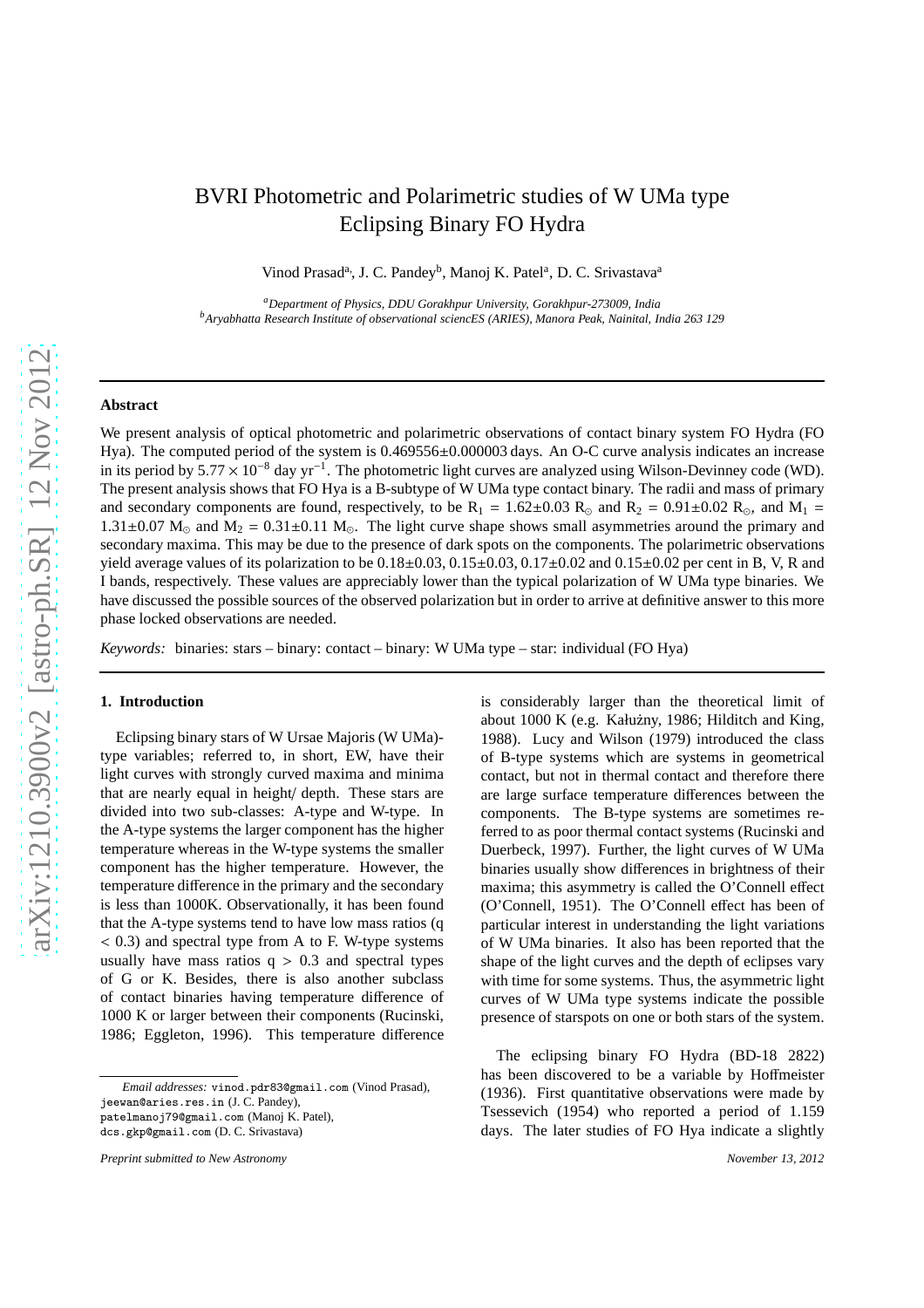asymmetric light curve having strong curvature in both maxima and minima of unequal depths (Binnendijk, 1960; Kopal, 1978; Candy and Candy, 1997), which was explained by the presence of spot on a star of the binary system. Candy and Candy (1997) have suggested that the slight and irregular variation in the orbital period of FO Hya is presumably caused by mass transfer between the components. They determine the orbital period to be 0.4695571 days. Recently, the light and radial velocity curve analysis was performed by Siwak et al. (2010). They find the contact nature of FO Hya with temperature difference of ∼ 2333 K between components. However, their light curves have been incomplete at the first quadrature and because of this, they were unable to get O'Connel effect and other parameters exactly. Therefore, we have undertaken an investigation of this system in order to get a better parameters estimation.

In this paper, we report broad band B, V, R and I light curves analysis of the star FO Hya using our photometric observations. We describe the observations and data reduction procedures in §2. In §3 we present the period analysis. The light curves and estimation of basic parameters are subject matter of §4 and §5 . In §6, we present the analysis of the observations using Wilson-Devinney light curve modeling technique (WD code). We discuss the sources of polarization in §7. The summary of the results is given in the last section.

## **2. Observations and Data Reduction**

# *2.1. Optical Photometry*

The photometric observations during 11 nights between April 09, 2009 to March 04, 2010 have been carried out using broad band B, V, R and I filters at Aryabhatta Research Institute of observational sciencES (ARIES), Nainital with a 2k×2k CCD camera mounted on cassegrain focus of the 104-cm Sampurnanand telescope (ST). The exposure times are ranging from 10 to 90 seconds depending upon the individual system and the observing conditions. The CCD system consists of  $24 \times 24 \mu^2$  size pixel. The gain and readout noise of CCD are 10 e-/ADU and 5.3 e-, respectively. The CCD covers a field of view ~13×13 arcminute<sup>2</sup>. Several bias and twilight flat frames were also taken during each observing run. Bias subtraction, flat fielding and aperture pho-tometry were performed using IRAF<sup>[1](#page-1-0)</sup>.

We have chosen 2mass 09594720-1908422 and 2mass 09594342-1905435, as the comparison and check stars, respectively. The image of the field depicting the comparison and the check stars with FO Hya at the center; taken from ESO online Digitized Sky Survey, is shown in Figure 1. The co-ordinates of the target, comparison and the check stars are listed in Table [1.](#page-2-0) Differential photometry, in the sense of variable minus comparison star, have been performed and the comparisoncheck light curve in V band along with the folded Vband light curve of FO Hya is shown in Fig. 2. The ephemeris used is as given by equation (1) of the §3. From the light curve, it is clear that the comparison and check stars are constant thought the observations. The nightly mean of standard deviation  $(\sigma)$  of different measures of comparison minus check stars in B, V, R and I band are 0.019, 0.013, 0.012 and 0.011, respectively.



Figure 1: A ~  $10' \times 10'$  image of the field with FO Hya at center is taken from ESO online Digitized Sky Survey. The target, comparison and the check stars are marked.

#### *2.2. Optical Polarimetry*

The broad-band B, V, R and I polarimetric observations of FO Hya have been obtained on April 07, 23, 2010 and May 20, 2010 using ARIES Imaging Polarimeter (AIMPOL) mounted on the cassegrain focus of the 104-cm Sampurnanand Telescope of ARIES, Nainital. The detail descriptions about the AIMPOL, data reduction and calculations of polarization, position angle are given in Rautela et al. (2004). For calibration of polarization angle zero-point, we observed highly polarized standard stars, and the results are given in Table

<span id="page-1-0"></span><sup>&</sup>lt;sup>1</sup>IRAF is distributed by National Optical Astronomy Observatories, USA; http://[iraf.net](http://iraf.net)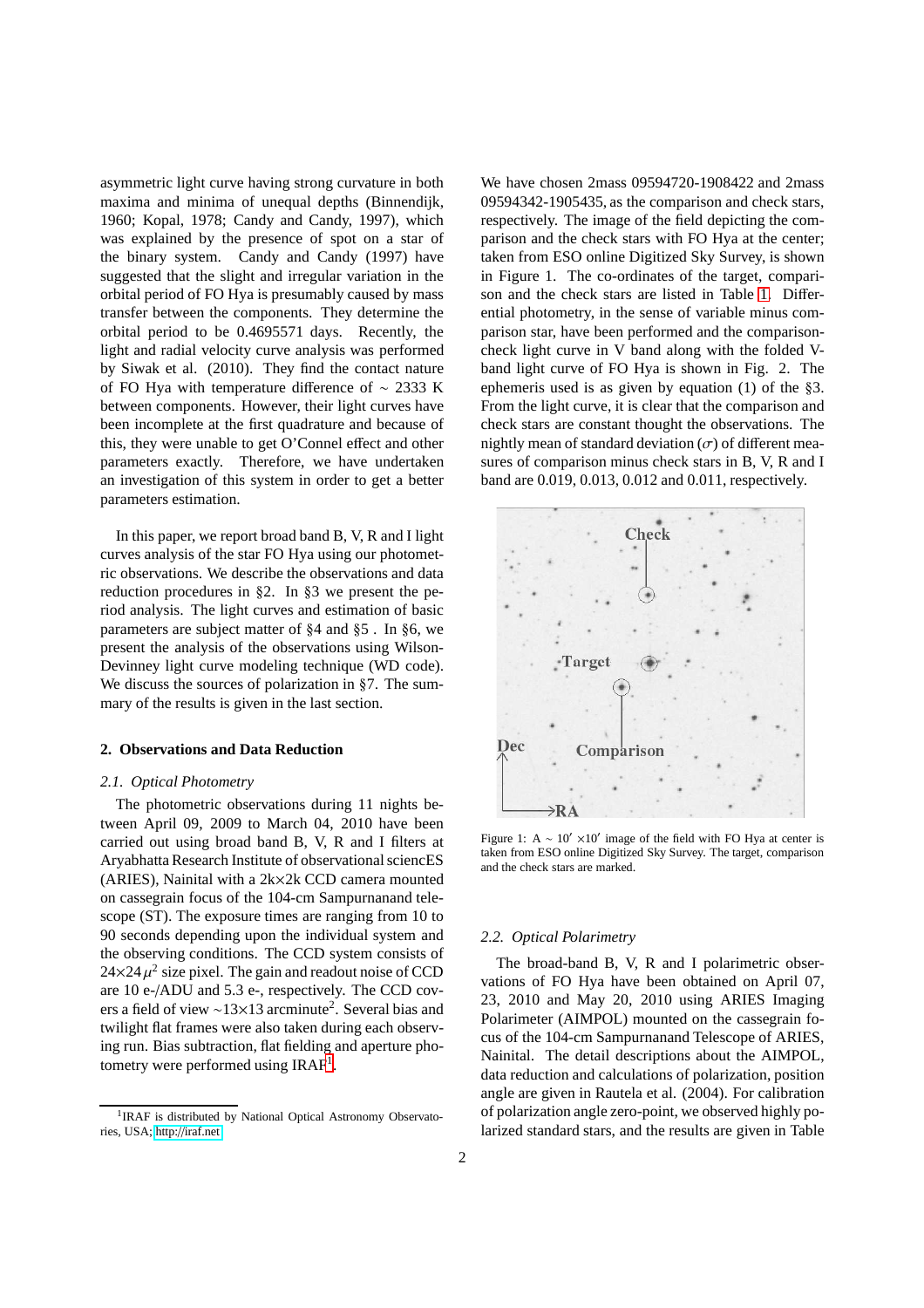Table 1: Coordinates and magnitudes of the program (FO Hya), comparison (2Mass 09594720-1908422) and check (2Mass 09594342-1905435) stars.

<span id="page-2-0"></span>

| <b>Star</b>                                     | RA (J2000) | Dec $(J2000)$ B mag      |          | V mag     | J mag |
|-------------------------------------------------|------------|--------------------------|----------|-----------|-------|
| FO Hya                                          |            | $095943.29$ -19 07 56.22 | - 11.31  | 11.05     | 10.36 |
| 2Mass 09594720-1908422 09 59 47.21 -19 08 42.27 |            |                          | $\cdots$ | $\cdots$  | 11.41 |
| 2Mass 09594342-1905435 09 59 43.43 -19 05 43.54 |            |                          | $\cdots$ | $\ddotsc$ | 11.99 |

[2.](#page-2-1) Both the program and the standard stars were observed during the same night. The obtained values of polarization and position angles for standard polarized stars are in good agreement with Schimidt et al. (1992). To estimate the value of instrumental polarization, unpolarized standard stars were observed. These measurements show that the instrumental polarization is below 0.1 per cent in all pass bands (see Table [2\)](#page-2-1). In fact, the instrumental polarization of ST has been monitored since 2004 within other projects as well (e.g. Medhi et al., 2007, 2008; Pandey et al., 2009). These measurements demonstrated that it is invariable in all B, V and R pass bands. The instrumental polarization was then applied to all measurements.

<span id="page-2-1"></span>Table 2: Observed polarized and unpolarized standard stars

| Polarized Standard |                       |                                     |                   |                         |  |  |  |  |
|--------------------|-----------------------|-------------------------------------|-------------------|-------------------------|--|--|--|--|
|                    | Schmidt et. al (1992) |                                     | Present work      |                         |  |  |  |  |
| Filter             | $P$ (per cent)        | $\theta$ <sup>o</sup> )             | $P$ (per cent)    | $\theta$ <sup>o</sup> ) |  |  |  |  |
|                    | HD 154445             |                                     |                   |                         |  |  |  |  |
| B                  | $3.445 \pm 0.047$     | $88.88 \pm 0.39$                    | $3.836 + 0.211$   | $88.88 \pm 1.54$        |  |  |  |  |
| V                  | $3.780 \pm 0.062$     | $88.79 \pm 0.47$                    | $3.708 \pm 0.098$ | $88.79 \pm 0.78$        |  |  |  |  |
| $\mathbb{R}$       | $3.683 \pm 0.072$     | $88.91 \pm 0.56$                    | $3.652 \pm 0.029$ | $88.91 \pm 0.22$        |  |  |  |  |
| I                  | $3.246 \pm 0.078$     | $89.91 \pm 0.69$                    | $3.353 \pm 0.006$ | $89.91 \pm 0.05$        |  |  |  |  |
|                    |                       | HD 155197                           |                   |                         |  |  |  |  |
| B                  | $4.112 + 0.047$       | $103.06 + 0.33$                     | $4.109 \pm 0.039$ | $103.06 \pm 0.27$       |  |  |  |  |
| V                  | $4.320 \pm 0.023$     | $102.84 + 0.15$                     | $4.283 \pm 0.006$ | $102.84 \pm 0.04$       |  |  |  |  |
| R                  | $4.274 \pm 0.027$     | $102.88 \pm 0.18$                   | $4.285 \pm 0.037$ | $102.88 \pm 0.24$       |  |  |  |  |
| I                  | $3.906 \pm 0.041$     | $103.18 \pm 0.30$                   | $3.679 \pm 0.060$ | $103.18 \pm 0.45$       |  |  |  |  |
|                    | HD 154445             |                                     |                   |                         |  |  |  |  |
| B                  | $3.445 + 0.047$       | $88.88 + 0.39$                      | $3.640 + 0.084$   | $88.88 + 0.65$          |  |  |  |  |
|                    | HD 161056             |                                     |                   |                         |  |  |  |  |
| B                  | $3.799 \pm 0.055$     | $66.56 \pm 0.42$                    | $3.751 \pm 0.055$ | $66.56 \pm 0.41$        |  |  |  |  |
|                    |                       | Unpolarized Standard ( $\beta$ Uma) |                   |                         |  |  |  |  |
|                    | q(per cent)           | u(per cent)                         |                   |                         |  |  |  |  |
| B                  | $-0.114$              | $-0.091$                            |                   |                         |  |  |  |  |
| V                  | $-0.264$              | $-0.133$                            |                   |                         |  |  |  |  |
| R                  | $-0.001$              | $-0.070$                            |                   |                         |  |  |  |  |
| I                  | 0.005                 | $-0.079$                            |                   |                         |  |  |  |  |

## <span id="page-2-3"></span>**3. Period analysis**

There are number of techniques available for studying the periodicity in a time series data. We have derived the period of FO Hya using CLEAN algorithm (Roberts et al., 1987) method. The power spectrum is shown in Fig. 3 wherein the peak frequency exits at ∼ 4.2592 (day−<sup>1</sup> ). Eclipsing binary light curves can be represented by two sine waves and therefore multiplying the

period (=1/frerquency) so obtained by 2 gives appropriate orbital period of the binary system. We determine the orbital period of FO Hya to be  $0.46957\pm0.00004$ day, which is in agreement with the period derived by Candy and Candy (1997) and Siwak et al. (2010).



Figure 2: Folded V-band light curve of FO Hya along with the Comparison-check folded light curve in V band. The ephemeris is given in equation 1.

The timings of light minima are derived using Kwee and van Woerden's (1956) method. We derive the timings of the 10 minima, using our quasi-simultaneous B, V , R and I bands observations and of the 25 minima, using All Sky Automated Survey (ASAS; Pojmanski, 2002) data. We also use the world-wide database of minima timings of Paschke and Brat  $(2006)^2$  $(2006)^2$  $(2006)^2$  and obtain a total of 67 minima timings over a span of 65 years. The results are given in Table [3.](#page-4-0)

We determine the ephemeris as given by the follow-

<span id="page-2-2"></span><sup>&</sup>lt;sup>2</sup>http://var.astro.cz/ocgate/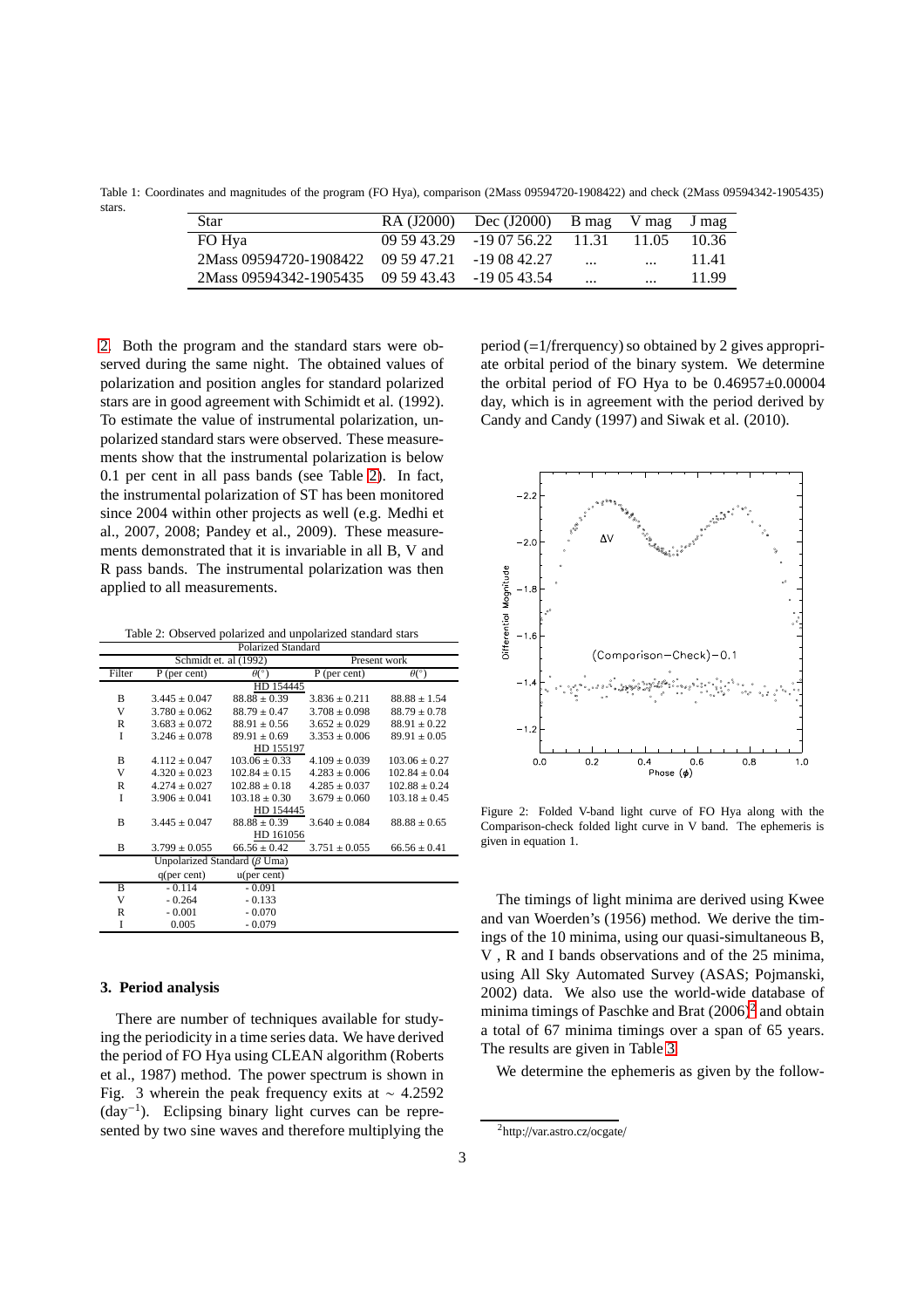

Figure 3: Power spectra of FO Hya obtained from CLEAN algorithm. The most dominant peak in the spectra occurs to ∼4.259 c/d.

ing equation

 $Min.I(HJD) = 2455259.32959(64) + 0^d.469556(3) \times E$ (1)

The numbers given in parentheses represent the probable errors and are expressed in terms of the last quoted digits. Now we compute the O-C residuals, and plot its variation against the epoch number in Fig. 4 . As seen from the figure the general trend of the  $(O-C)_1$  vs epoch diagram indicates a roughly parabolic distribution indicating a long time change in the orbital period. We, therefore, attempt second order polynomial to fit the data and represent it by a dashed line in the top panel of the Fig. 4. Here we also represent the residual from polynomial fit  $(O-C)_2$  in the middle panel of the Fig. 4. It is noticed that there is still another change, which seemingly may be sinusoidal. The continuous curve in the middle panel of the Fig. 4 shows the best sinusoidal fit. We also plot the residuals of the sinusoidal fit, shown in the bottom panel of the figure, indicating no significant variation. The combined quadratic and sinusoidal fit for the observed data is obtained as:

<span id="page-3-0"></span>
$$
O - C = 0.0045(\pm 0.0013)
$$
  
+ $(1.01 \pm 0.18) \times 10^{-6} \times E$   
+ $(3.71 \pm 0.39) \times 10^{-11} \times E^2$  (2)  
+ $0.0041(\pm 0.0018)sin[(1.91 \pm 0.18) \times 10^{-4} \times E$   
+ $3.93(\pm 0.31)$ ].

The coefficient of the square term yields the rate of change of the period. We determine (dP/dt) to be 5.77

 $\times 10^{-8}$  day yr<sup>-1</sup>, which is equivalent to 7.42 ×10<sup>-11</sup> day cycle−<sup>1</sup> ; meaning there by a period increase of 0.50 s century−<sup>1</sup> (see Qian and Ma (2001) for the details of the calculation). The change in the period is not unusual among W UMa type stars. The observed period increase/decrease rates of these W Uma type binaries are in the range from  $\pm 10^{-9}$  to  $\pm 10^{-6}$  day yr<sup>-1</sup> (Dryomova and Svechnikov, 2006). Several W UMa systems show the increasing trend in their orbital period e.g. YY Eri (Kim et al., 1997), V839 Oph (Akalin and Derman, 1997), AB And (Kalimeris et al., 1994), DK Cyg (Awadalla, 1994), V401 Cyg (Herczeg, 1993), V566 Oph (Maddox and Bookmyer, 1981). Examples of W UMa systems showing decreasing trend in their orbital period are TZ Boo, Y Sex (Qian and Liu, 2000), V502 Oph (Derman and Demircan, 1992), U Peg (Zhai et al., 1984), VW Cep (Kaszas et al., 1998) and V781 Tau (Liu and Yang, 2000a).

As the two components of FO Hya are in a state of over-contact, we take the most likely cause of the period change as the transfer of mass between the components. The amount of mass transfer, dm is related to the change in period, dP, for a system of total mass, M via (Coughlin et al., 2008; Yang and Liu, 2003).

$$
\frac{dm}{dt} = \frac{Mq}{3P(1-q^2)}\frac{dP}{dt} \tag{3}
$$

By employing  $M = 1.62 \pm 0.09$   $M_{\odot}$  and  $q = 0.238$ ; the values obtained in section [6,](#page-6-0) mass transfer rate of FO Hya between the components turns out to be  $1.67 \times$  $10^{-8}$  M<sub>☉</sub> yr<sup>-1</sup>.

The sinusoidal term of the (*O*−*C*) oscillation in equation [\(2\)](#page-3-0) reveals a periodic change with semi amplitude, A, of  $0.0041$  days and a period,  $P_3$  of  $42.30$  years. The amplitude of period oscillation, ∆*P* may now be determined using the following relation due to Rovithis-Livaniou et al. (2000).

$$
\Delta P = \sqrt{2[1 - \cos(2\pi P/P_3)]} \times A \tag{4}
$$

The amplitude of the period oscillation is obtained to be Δ*P* = 0.78 × 10<sup>-6</sup> day leading to Δ*P*/ *P* = 1.66 × 10<sup>-6</sup>.

The cyclic variation may be interpreted as resulting either from the magnetic activity of one or both components (Applegate, 1992), or from the light-time effect (LITE) through the presence of a tertiary companion (Irwin, 1952, 1959). The required variation of the quadruple momentum ∆*Q* so as to reproduce this cyclic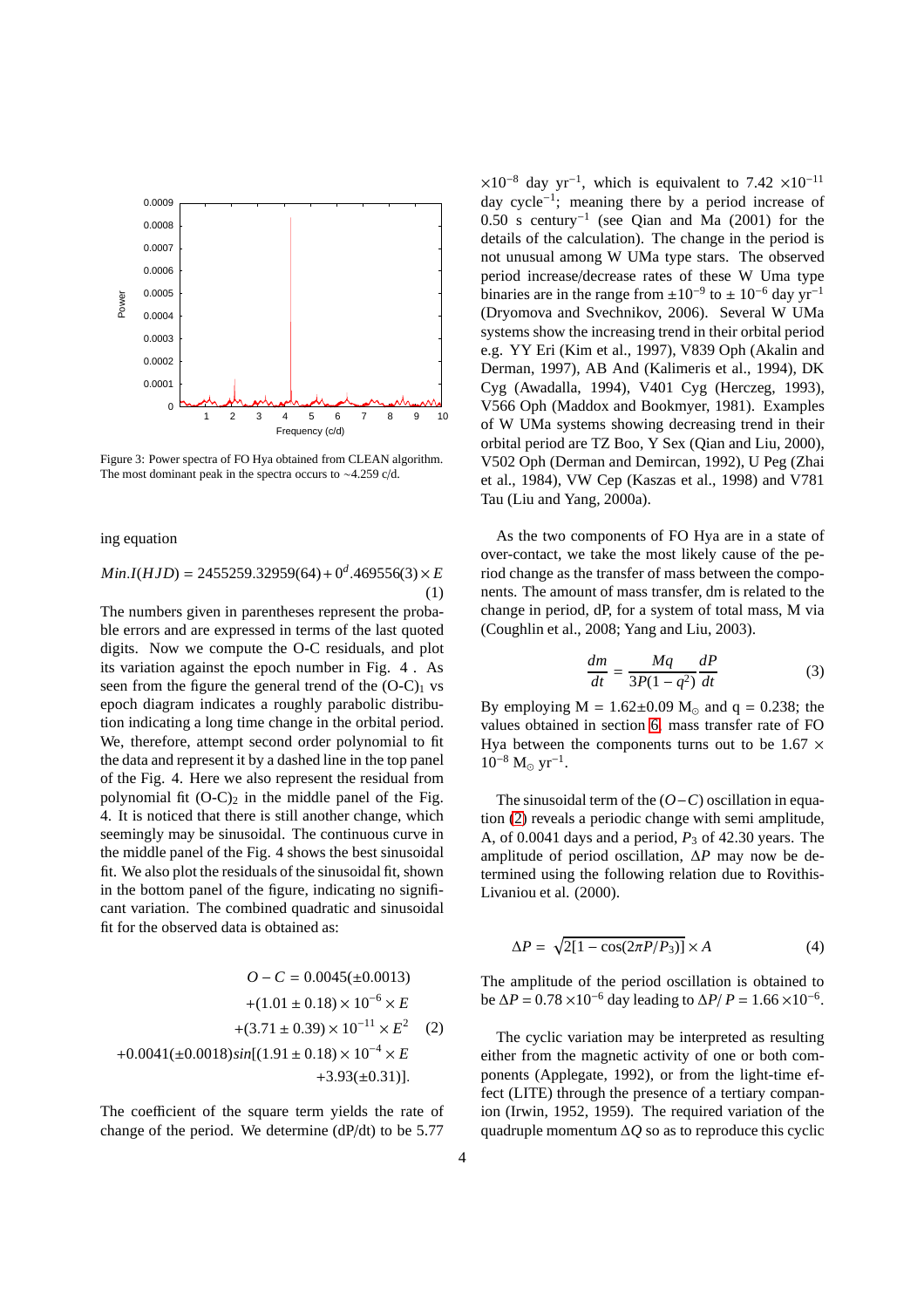| <b>HJD</b>   | Type <sup>1</sup> | Method <sup>2</sup> | Ref. <sup>3</sup> | <b>HJD</b>   | Type <sup>1</sup> | Method <sup>2</sup>  | Ref. <sup>3</sup> |
|--------------|-------------------|---------------------|-------------------|--------------|-------------------|----------------------|-------------------|
| $(2400000+)$ |                   |                     |                   | $(2400000+)$ |                   |                      |                   |
| 31216.17000  | $\mathbf{p}$      | vis                 | (1)               | 53123.54854  | S                 | ccd                  | (7)               |
| 31224.21000  | $\, {\bf p}$      | vis                 | (1)               | 53129.65254  | S                 | ccd                  | (7)               |
| 31231.23000  | $\mathbf{p}$      | vis                 | (1)               | 53133.64468  | $\mathbf{p}$      | $\operatorname{ccd}$ | (7)               |
| 44618.23440  | p                 | pe                  | (2)               | 53393.78252  | $\mathbf{p}$      | ccd                  | (7)               |
| 44620.11110  | p                 | pe                  | (2)               | 53400.82116  | $\mathbf{p}$      | ccd                  | (7)               |
| 44632.09000  | ${\bf S}$         | pe                  | (2)               | 53417.72362  | $\mathbf{p}$      | ccd                  | (7)               |
| 44632.32320  | p                 | pe                  | (2)               | 53436.74512  | ${\bf S}$         | $\operatorname{ccd}$ | (7)               |
| 44634.20050  | p                 | pe                  | (2)               | 53499.42900  | $\mathbf{p}$      | $\mathbf V$          | (8)               |
| 44638.19000  | ${\bf S}$         | pe                  | (2)               | 53500.60707  | S                 | ccd                  | (7)               |
| 44640.30510  | p                 | pe                  | (2)               | 53504.59680  | $\mathbf{p}$      | ccd                  | (7)               |
| 44642.18270  | p                 | pe                  | (2)               | 53556.48409  | S                 | ccd                  | (7)               |
| 44649.22710  | p                 | pe                  | (2)               | 53673.86840  | ${\bf S}$         | ccd                  | (7)               |
| 44656.26980  | p                 | pe                  | (2)               | 53720.82771  | S                 | ccd                  | (7)               |
| 44659.08900  | p                 | pe                  | (2)               | 53724.81814  | $\, {\bf p}$      | ccd                  | (7)               |
| 46137.24970  | p                 | pe                  | (2)               | 53792.67499  | S                 | ccd                  | (7)               |
| 46138.19050  | p                 | pe                  | (2)               | 53836.57843  | $\mathbf{p}$      | ccd                  | (7)               |
| 46144.07000  | $\mathbf S$       | pe                  | (2)               | 53867.56291  | $\mathbf{p}$      | ccd                  | (7)               |
| 46144.29840  | p                 | pe                  | (2)               | 53871.56083  | S                 | ccd                  | (7)               |
| 47970.18000  | $\mathbf S$       | pe                  | (2)               | 53903.48665  | S                 | $\operatorname{ccd}$ | (7)               |
| 47971.11000  | ${\bf S}$         | pe                  | (2)               | 54115.26260  | S                 | Ic                   | (9)               |
| 47974.15940  | $\mathbf{p}$      | pe                  | (2)               | 54157.75581  | $\mathbf{p}$      | ccd                  | (7)               |
| 48300.27000  | $\mathbf S$       | pe                  | (2)               | 54464.84950  | $\mathbf{p}$      | $\operatorname{ccd}$ | (7)               |
| 48301.21000  | ${\bf S}$         | pe                  | (2)               | 54505.69046  | $\mathbf{p}$      | ccd                  | (7)               |
| 48302.14000  | ${\bf S}$         | pe                  | (2)               | 54932.28417  | S                 | ccd                  | (10)              |
| 48303.32030  | p                 | pe                  | (2)               | 54933.22186  | S                 | ccd                  | (10)              |
| 50189.00300  | $\mathbf p$       | vis                 | (3)               | 54934.16650  | S                 | ccd                  | (10)              |
| 50189.00300  | p                 | $\mathbf V$         | (4)               | 55254.16519  | $\mathbf{p}$      | ccd                  | (10)              |
| 51286.87600  | $\mathbf p$       | ccd                 | (5)               | 55254.39782  | ${\bf S}$         | $\operatorname{ccd}$ | (10)              |
| 51905.28800  | p                 | $\mathbf V$         | (5)               | 55255.33811  | ${\bf S}$         | ccd                  | (10)              |
| 52347.14330  | $\mathbf p$       | ccd                 | (6)               | 55257.22290  | S                 | ccd                  | (10)              |
| 52960.85457  | $\mathbf p$       | ccd                 | (7)               | 55258.39126  | $\mathbf{p}$      | ccd                  | (10)              |
| 53079.64647  | $\mathbf p$       | ccd                 | (7)               | 55258.16047  | ${\bf S}$         | ccd                  | (10)              |
| 53101.71414  | p                 | ccd                 | (7)               | 55259.32907  | $\mathbf{p}$      | ccd                  | (10)              |
| 53109.69754  | p                 | ccd                 | (7)               |              |                   |                      |                   |

<span id="page-4-0"></span>Table 3: Times of light minima of FO Hya.

<sup>1</sup>Type: p = primary minimum time, s = secondary minimum time.<br><sup>2</sup>Method: vis = visual observation, pe = photoelectric data, V = Johnson V filter , ccd = charge-coupled device, Ic = Cousins I filter.<br><sup>3</sup> References: (1) Ze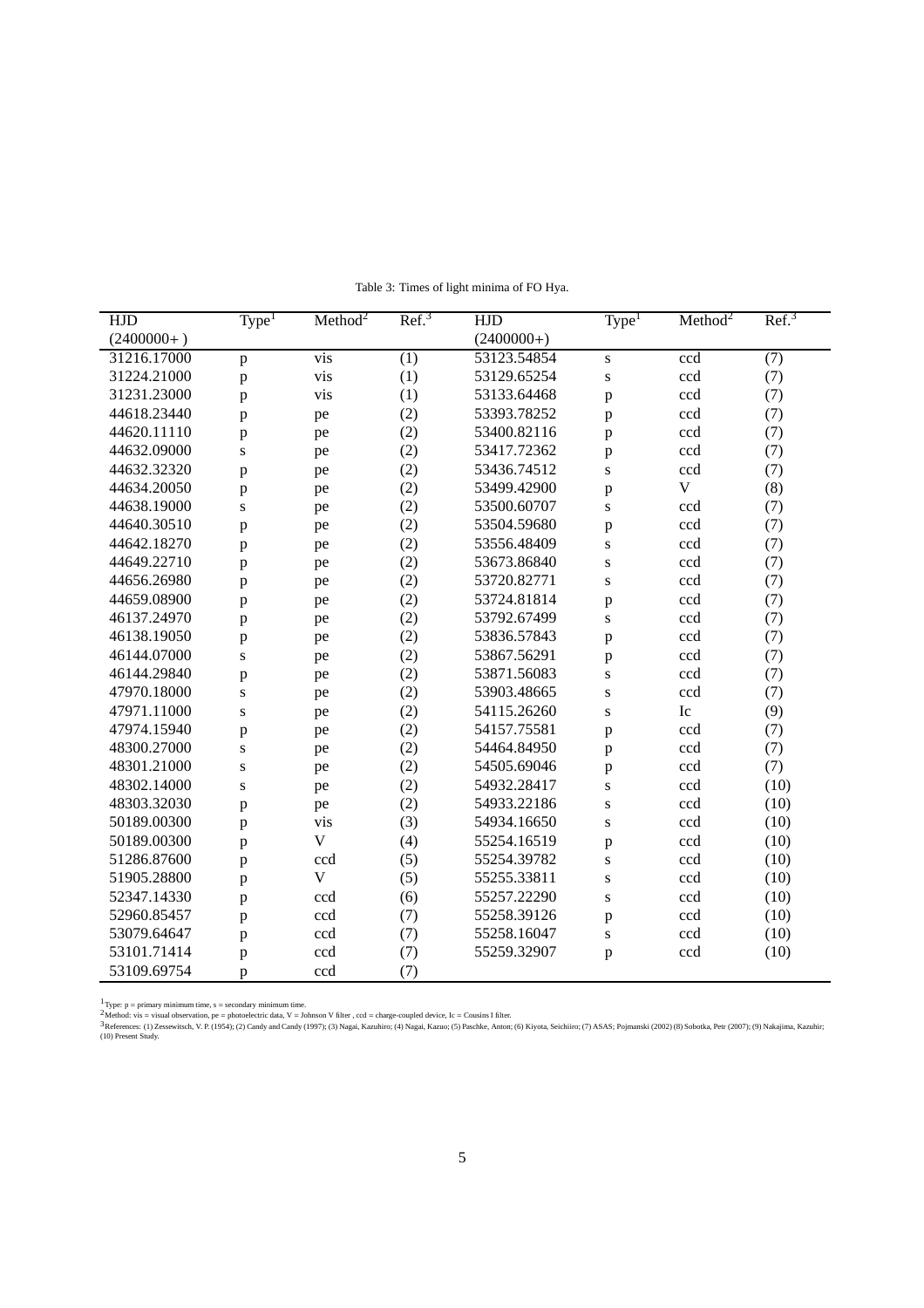change, may be calculated using the following equation due to Lanza and Rodonò (2002).

$$
\frac{\Delta P}{P} = -9 \frac{\Delta Q}{Ma^2} \tag{5}
$$

Using equation [\(6\)](#page-5-0) we get  $\Delta Q$  as 2.08 ×10<sup>49</sup> and 0.49  $\times 10^{49}$  g cm<sup>2</sup> for primary and secondary components, respectively. The ∆*Q* values are smaller than its typical value of  $10^{51} - 10^{52}$  g cm<sup>2</sup> for close binaries (Lanza and Rodonò, 1999), suggesting, that the magnetic mechanism may not suffice significantly to explain the cyclical period variation. Hence it turns out that the cyclical period change is more plausibly be interpreted as due to the presence of a third body.

The projected orbital semi- major axis,  $a_{12}$ sini*i*, of the orbit of the third body is related to the semi-amplitude of the O-C oscillation via  $a_{12}$ sini $\prime$  =  $A \times c$  (Rovithis-Livaniou et al., 2000), where  $i\prime$  is the inclination of the orbit of the third component and *c* is the speed of light. We obtain  $a_{12}$ sini<sup> $\prime$ </sup> to be 0.71 AU. Now, it is straightforward to obtain the mass function of the third body,  $f(M_3)$  using the following well-known equation.

Here *a* represents the separation of the components. Let us recall that FO Hya is a spectroscopic binary and hence its radial velocity curve analysis, which has been made earlier by Siwak et al. (2010), may also be used to determine 'a'. The well known radial velocity amplitude parameters  $K_1$  and  $K_2$  are related to the respective  $a_1$  and  $a_2$  via

<span id="page-5-0"></span>
$$
K_{1(2)} = \frac{2\pi}{P} \frac{a_{1(2)}\sin i}{\sqrt{1 - e^2}}\tag{6}
$$

Making use of the values obtained by Siwak et al. (2010);  $K_1 = (62.48 \pm 0.97)$  km/s,  $K_2 = (253.20 \pm 4.50)$ km/s and of the period and inclination as obtained by us we get  $a_1 = (0.59 \pm 0.02)$   $R_{\odot}$ ,  $a_2 = (2.40 \pm 0.06)$   $R_{\odot}$ leading to a = (2.99±0.06) R<sub>☉</sub> and  $a_1/a_2 = M_2/M_1$  =  $q = 0.238$ . Now, using Kepler's third law it is straight forward to determine M and thereby to obtain  $M_1$  =  $1.31\pm0.07$  M<sub> $\odot$ </sub> and M<sub>2</sub> =  $0.31\pm0.11$  M<sub> $\odot$ </sub>.

$$
f(M_3) = \frac{4\pi^2}{GP_3^2} \times (a_{12} \sin i\prime)^3
$$
 (7)

We obtain the mass function of the third body to be  $f(M_3) = 0.0002$  M<sub>☉</sub>. The mass function  $f(M_3)$  may also be expressed via

$$
f(M_3) = \frac{(M_3 \sin i\prime)^3}{(M_1 + M_2 + M_3)^2}
$$
 (8)

where  $M_1$ ,  $M_2$ , and  $M_3$  represent the masses of the eclipsing pair and the third companion, respectively and *G* is the gravitational constant. Now if one assumes the third body orbit to be coplanar to the orbit of the eclipsing pair (i.e.,  $i\prime = 78.^\circ 05(\pm 0.^\circ 43)$ , the value of the lowest mass of the third body is computed to be  $0.10 M_{\odot}$ .

#### **4. Light curves from present observations**

Fig. 5 shows the folded light curves of FO Hya in B, V, R and I bands. A rounded bottom primary (phase  $= 0.0$ ) and almost flat secondary (phase  $= 0.5$ ) eclipses were seen which could be due to a total-eclipse configuration of the system. The primary eclipse is obviously deeper than the secondary one. The difference between the primary and secondary minima is found in the range 0.26 - 0.30 magnitudes in B, V, R, and I bands. Therefore, primary minimum is deeper and occurs when the hotter star passes behind the cooler one. On the other hand, shallower secondary minimum occurs when the cooler star passes behind the hotter one. The difference between primary maximum (phase  $= 0.25$ ) and primary minimum is about 0.50, 0.48, 0.48 and 0.46 magnitudes in B, V, R and I bands, respectively. However, the difference between secondary maximum (phase  $= 0.75$ ) and secondary minimum ranges from 0.23 to 0.24 mag in B, V, R, and I bands, respectively. Similar differences between maximum and minimum has also been reported earlier by Candy and Candy (1997) and Siwak et al. (2010).

In W UMa-type systems, as both the stars are very close to each other, so, there is a continuous light variation outside the eclipses. Moreover, the stars will experience gravitational distortion and heating effects. These effects shows the asymmetric light curves of W UMatype systems. The observed light curves of FO Hya are found to be asymmetric around the primary and secondary maxima, with the secondary maximum brighter than the primary maximum. The magnitude difference between phase at 0.75, which is brighter, and phase at 0.25 ranges from 0.039 to 0.041 mag in B, V, R, and I bands. This is typically explained by the presence of a spots on the components of the binary system. This indicates that light curves of FO Hya shows the O'Connell effect. The O'connel effect has also been noticed in many W UMa-type binaries e.g. FG Hya (Qian and Yang, 2005), CU Tau (Qian et al., 2005), AH Cnc (Qian et al., 2006), AD Cnc (Yang and Liu, 2002a), QX And (Qian et al., 2007), CE Leo (Yang and Liu, 2002b; Kang et al., 2004), BX Peg (Lee et al., 2004).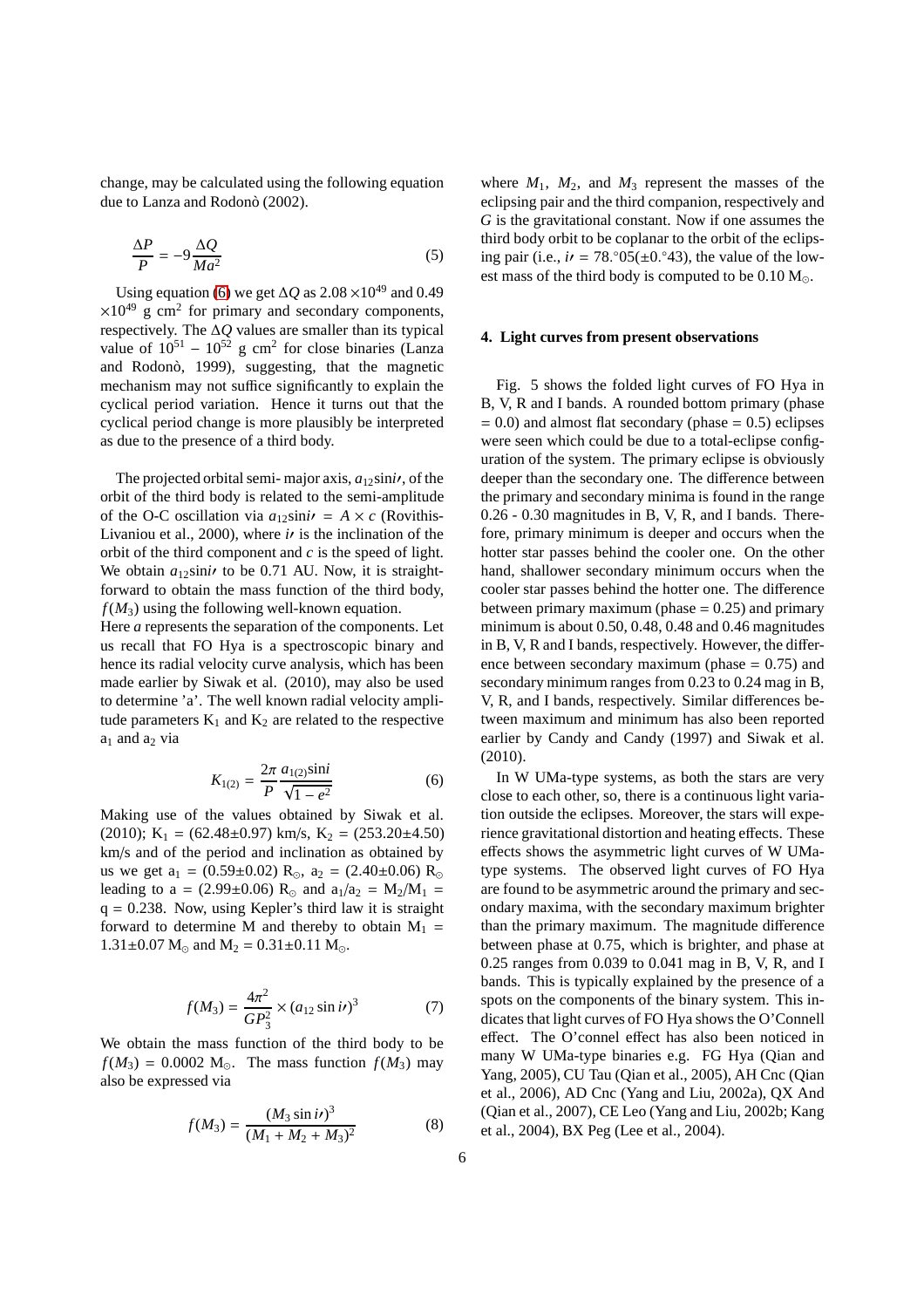# **5. Estimation of basic parameters of FO Hya**

We determine the effective temperature of the primary component employing the results due to Wang (1994) on contact binaries. First of all, we compute the color of the system using their equation (17), periodcolor relation, given as :

$$
(B - V)_0 = 0.077 - 1.003 log P \tag{9}
$$

where orbital period P is in days. This relation yields the intrinsic color of the star system to be  $(B-V)_0 = 0.406$ . Now we use this value of  $(B-V)_0$  in their Eq. (14) i. e.

$$
(B - V)_0 = \frac{3.970 - \log T_{eff}}{0.310} \tag{10}
$$

and get  $T_{eff}$  of the primary component to be 6982 K. On the other hand, the infrared color index (J-K), using 2MASS catalogue (Cutri et al., 2003) turns out to be 0.235. This value when used in the color-temperature calibration of Cox (2000) yields a temperature of 7000 K and a spectral type F0V for the primary component of the binary system. The interstellar reddening is negligible in near infrared (Pribulla et al., 2009). Therefore,  $(J - K)$  color from 2MASS is reliable to derive the spectral type of FO Hya.

Rucinski and Duerbeck (1997) has obtained a calibration of absolute magnitude  $(M_V)$  of W UMa-type star systems in terms of their  $(B - V)_0$  color and period as

$$
M_{\nu} = -4.44logP + 3.02(B - V)_0 + 0.12
$$
 (11)

We obtain  $M_V$  of FO Hya to be 2.80 mag. Taking the visual magnitude (V) of FO Hya as 11.05 and assuming the negligible reddening, the distance modulus of FO Hya is calculated to be 8.25 mag leading to a distance of 446.68 pc for the FO Hya.

## <span id="page-6-0"></span>**6. Light Curve Modeling and Photometric Solutions**

We have modeled B, V, R and I band light curves using the WD code (Wilson and Devinney, 1971) imple-mented in PHOEBE<sup>[3](#page-6-1)</sup> (Prša and Zwitter, 2005). It is a modified package of the widely used WD program for deriving the geometrical and physical parameters of the eclipsing binary stars. In the WD code, some of the parameters need to be fixed and the convergence of the



Figure 4: The top panel:  $(O-C)_1$  diagram computed using equation (1). The general trend of the  $(O-C)_1$  curve reveals a long-term period increase (dashed line). The middle panel: the  $(O-C)$  curve from the parabolic fit and its description by a sinusoidal equation (solid line). The bottom panel: residuals from equation (2).

solutions are obtained using the methods of multiplesubsets (Wilson and Biermann, 1976). Since most of the W UMa binaries are the contact binaries, therefore, mode-3 of WD code is the most suitable for the light curve analysis. However, we start with mode-2 (for detached binary) and achieve the convergence of the solution and thereafter go to mode-3 for the final convergence. In the light curve analysis using the WD code, star 1 is the one eclipsed at primary minimum and star 2, at the secondary minimum. This notation has been used throughout the modeling.

The temperature of the star 1,  $T_1 = 7000K$ , the bolometric albedos  $A_1 = A_2 = 0.5$  for convective envelopes (Ruciński, 1969) and gravity darkening coefficients,  $g_1$  $= g_2 = 0.32$  for convective envelopes (Lucy, 1967) are input parameters. These have been kept fixed to obtain exact solution. The bolometric (x<sup>1</sup>*bol*, y<sup>1</sup>*bol*, x<sup>2</sup>*bol*,  $y_{2bol}$ ) and monochromatic  $(x_1, x_2, y_1, y_2)$  limb darkening coefficients of the components are interpolated using square root law from van Hamme (1993) tables. The adjustable parameters have been the temperature of the star 2  $(T_2)$ , orbital inclination (i), the surface potentials of both components,  $\Omega_1$  and  $\Omega_2$ ;  $\Omega_1 = \Omega_2$  (for contact binaries), and monochromatic luminosity of star 1, L<sub>1</sub>. During the photometric solution, a third object, with

<span id="page-6-1"></span> $3$ http://phoebe.fiz.uni-lj.si/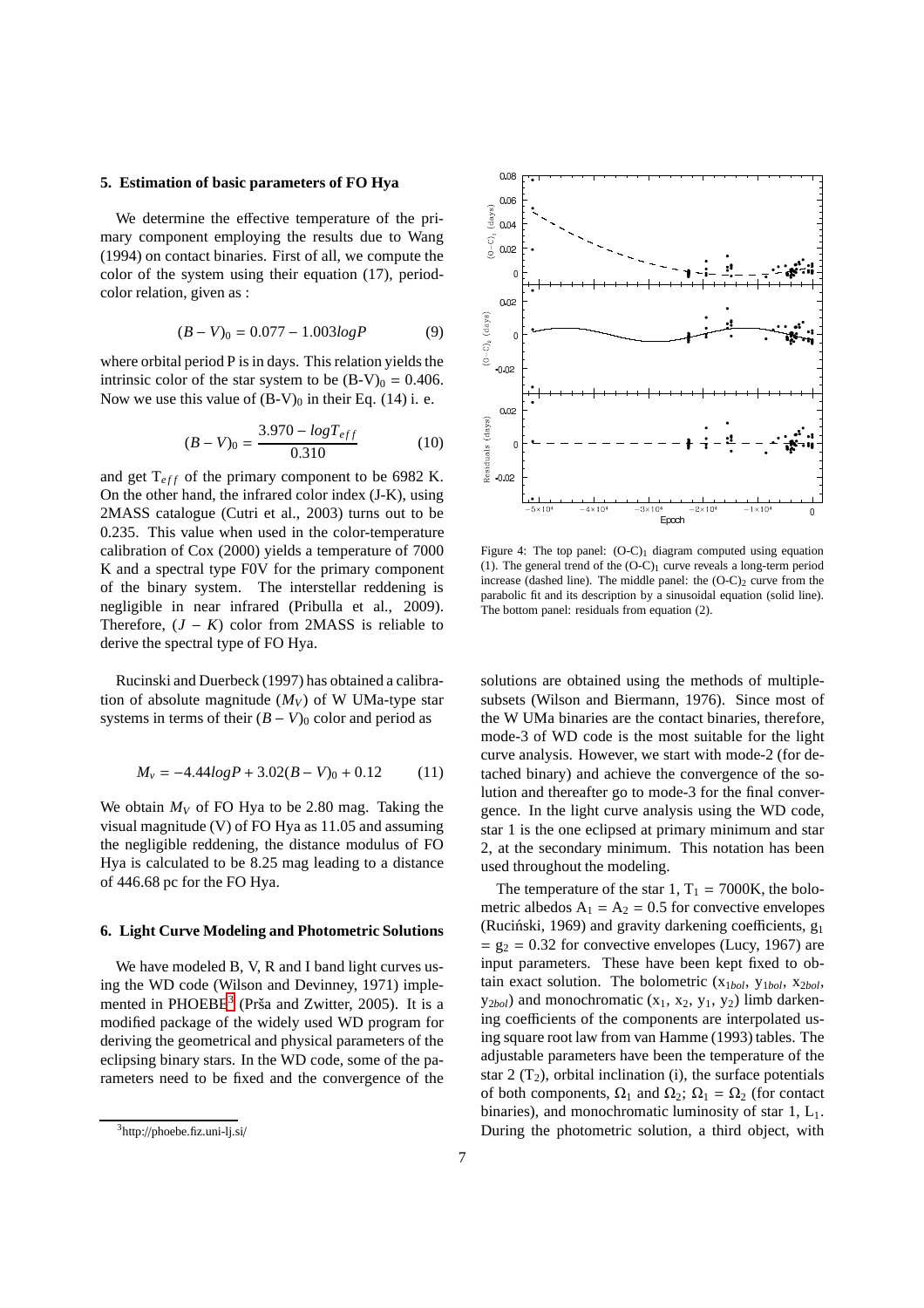| Parameters                          | Symbol                             | Photometric elements  |
|-------------------------------------|------------------------------------|-----------------------|
| Mass Ratio $(M_2/M_1)$              | $\mathbf q$                        | $0.238 \pm 0.006$     |
| Orbital inclination [°]             | $\mathbf{i}$                       | $78.05 \pm 0.43$      |
| Relative luminosity of star 1 (B)   | $[L_1/(L_1 + L_2)]$                | 0.922                 |
| (V)                                 | $[L_1/(L_1 + L_2)]$                | 0.923                 |
| (R)                                 | $[L_1/(L_1 + L_2)]$                | 0.921                 |
| (I)                                 | $[L_1/(L_1 + L_2)]$                | 0.908                 |
| Monochromatic ld coefficients (B)   | $(x_{1B} = x_{2B})$                | 0.192                 |
|                                     | $(y_{1B} = y_{2B})$                | 0.690                 |
| (V)                                 | $(x_{1V} = x_{2V})$                | 0.063                 |
|                                     | $(y_{1V} = y_{2V})$                | 0.724                 |
| (R)                                 | $(X_{1R} = X_{2R})$                | 0.044                 |
|                                     | $(y_{1R} = y_{2R})$                | 0.736                 |
| (I)                                 | $(x_{1I} = x_{2I})$                | 0.105                 |
|                                     | $(y_{1I} = y_{2I})$                | 0.698                 |
| Bolometric Id coefficients          | $(x_{1bol} = x_{2bol})$            | 0.085                 |
|                                     | $(y_{1bol} = y_{2bol})$            | 0.638                 |
| Third light (B)                     | $l_{3B}$                           | $0.05901 \pm 0.00003$ |
| (V)                                 | $l_{3V}$                           | $0.05169 \pm 0.00002$ |
| (R)                                 | $l_{3R}$                           | $0.03367 \pm 0.00009$ |
| (I)                                 | $l_{3I}$                           | $0.03454 \pm 0.00003$ |
| <b>Surface Potentials</b>           | $(\Omega_1=\Omega_2)$              | $2.2211 \pm 0.0001$   |
| Inner contact surface               | $(\Omega_{in})$                    | 2.3247                |
| Outer contact surface               |                                    | 2.1742                |
| Fill-out factor                     | $(\Omega_{out})$<br>$\mathbf f$    | 0.68                  |
|                                     |                                    | 7000                  |
| Effective temperatures              | $T_1$ (K)                          | $5213.1 \pm 0.2$      |
|                                     | $T_2$ (K)                          |                       |
| Surface albedos (bolometric)        | $A_1 = A_2$                        | 0.50                  |
| Gravity darkening Coefficients      | $g1 = g2$                          | 0.32                  |
| Synchronicity parameters            | $F_1 = F_2$                        | 1.0                   |
| Relative Radii of components        |                                    |                       |
| (pole)                              | $r_{1pole}$                        | $0.498 \pm 0.001$     |
|                                     | $r_{2pole}$                        | $0.272 \pm 0.002$     |
| (side)                              | $r_{1side}$                        | $0.547 \pm 0.002$     |
|                                     | $r_{2side}$                        | $0.288 \pm 0.002$     |
| (back)                              | $r_{1back}$                        | $0.579 \pm 0.002$     |
|                                     | $r_{2back}$                        | $0.356 \pm 0.006$     |
| Spot parameters                     |                                    |                       |
| Spot latitude                       | $[\phi(\text{rad})]$               | 1.571                 |
| Spot longitude                      | $\lceil \theta(\text{rad}) \rceil$ | 1.289                 |
| Spot radius                         | $[r_s(\text{rad})]$                | 1.078                 |
| Spot temperature factor             | $(T_s/T_*)$                        | 0.890                 |
| Absolute bolometric magnitudes      | $M_{bol1}$                         | 2.77                  |
|                                     | $M_{bol2}$                         | 3.03                  |
| Effective gravity of the components | $\log g_1$ (cgs)                   | $4.14 \pm 0.07$       |
|                                     | $log g_2 (cgs)$                    | $4.01 \pm 1.25$       |
| Semi-major axis                     | $[a_{orb}(R_{sun})]$               | $2.99 \pm 0.06$       |

<span id="page-7-0"></span>Table 4: Photometric solutions obtained from the light curve modeling of the FO Hya.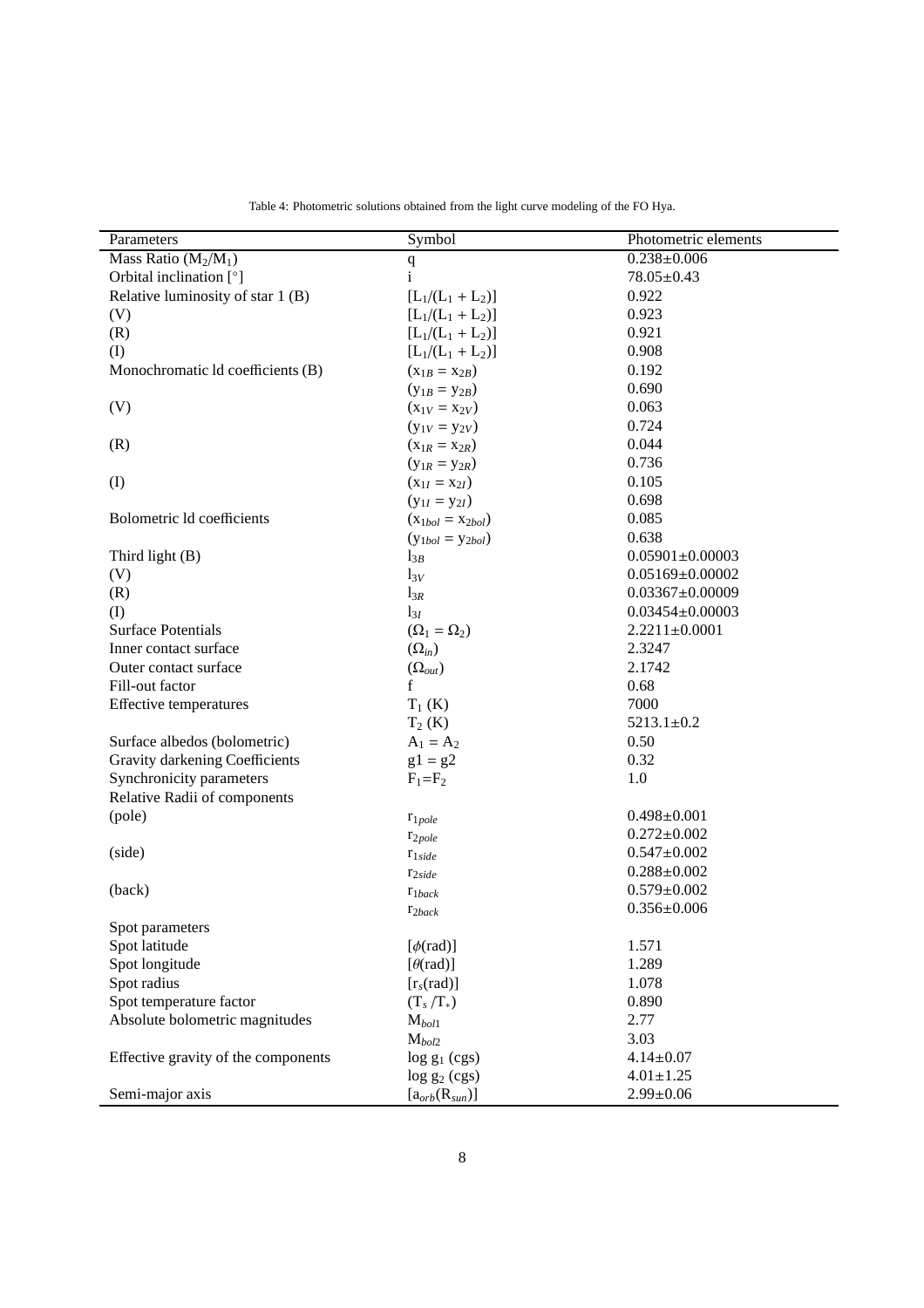light  $l_3$ , has also been taken as an adjustable parameter in order to get better fit of the light curves. The third light  $l_3$  is in the unit of total light as implemented in PHOEBE. However, determination of third light from the photometric light curve modeling sometimes affects the orbital inclination and amplitude of the light curve. But we can not ignore the third light  $l_3$  for our present light curve modeling, because from our O-C curve analysis (see section [3\)](#page-2-3), we have found the evidence of a third light  $l<sub>3</sub>$ .

In order to derive reliable physical parameters of binary stars from photometric light curve modeling one requires the spectroscopically determined mass ratio (Deb and Singh, 2011). The spectroscopic mass ratio  $q_{spec} = 0.238$  (Siwak et al., 2010) of FO Hya has been adopted during the modeling of light curves. We find that the theoretical light curves do not fit very well the observed ones; especially around the maxima. Therefore, the spot models are adopted to fit the observed light curves. We consider the possible spot models of hot or cool spots on the primary and secondary component, respectively. We then carry forth by iteration, allowing the spot latitude (ranging from  $0^\circ$  at the north pole to 180° at the south pole), the longitude (ranging from  $0^\circ$  to 360 $^\circ$ , with  $0^\circ$  at the inner Lagrangian point, 180 $\degree$  at the back end, and increasing in the direction of rotation), the angular radius (where 90◦ covers exactly half the star), and the temperature factor (the ratio of the spot temperature to the underlying surface temperature), as well as  $T_2$  to vary, until a satisfactory fit is found until any further corrections were less than the errors. At this point, having obtained both orbital and spot parameters, we solve it further for a final solution for folded unbinned light curve, allowing all previously mentioned parameters to vary, once again until any further corrections were less than the errors. It turns out that placing the spot on the secondary component is found to be better than the spot on primary. Therefore, we take this as our final (best fit) solution that corresponds to the minimum sum of the square of the residuals value among them. The best fit theoretical light curves (solid lines) along with the observed light curve are shown in Fig. 5. The corresponding geometric configurations of FO Hya with a dark spot on the secondary component are plotted in Fig. 6 at phases ( $\phi$ ) = 0.00, 0.25, 0.50 and 0.75, respectively.

The spot solutions included in the WD code can be easily fitted to the whole light curve but poses a serious problem regarding uniqueness of the solution (Maceroni and van't Veer, 1993) unless other means of investigation such as Doppler Imaging techniques are



Figure 5: Phased light curves of the FO Hya in B, V, R and I broad bands, respectively. Open circles denote the observational data points. The continuous line is the synthetic light curves computed from the WD light curve modeling technique considering the case as presence of spot on the secondary component.

applied (Maceroni et al., 1994). The WD's differential correction (*dc*) minimization program yields the values of the fitting parameters as well as the formal statistical errors associated with each of them. We perform the Monte Carlo parameter scan (heuristic scan) around the best solution making use of the PHOEBE's scripter capability (Bonanos, 2009) with a view to explore the values, errors and stability of the solutions. We run the WD's (*dc*) minimization program 1000 times; updating each time the input parameter values for the next iteration. We obtain the final values for the parameters as the mean of the parameters resulted in various iterations. The errors on these parameters are derived by determining the standard deviations. Fig. 7 shows the histogram of the result obtained using the heuristic scan method for the orbital inclination, *i* in the contact mode with PHOEBE for the FO Hya.

The light curve synthesis solutions from the present data indicate need of a third light. The presence of third light shows a tight correlation with the inclination angle and the mass ratio. It is remarked that correlation between mass ratio and third light still remains to be determined even for the best solutions available for the contact binaries showing total eclipses, where inner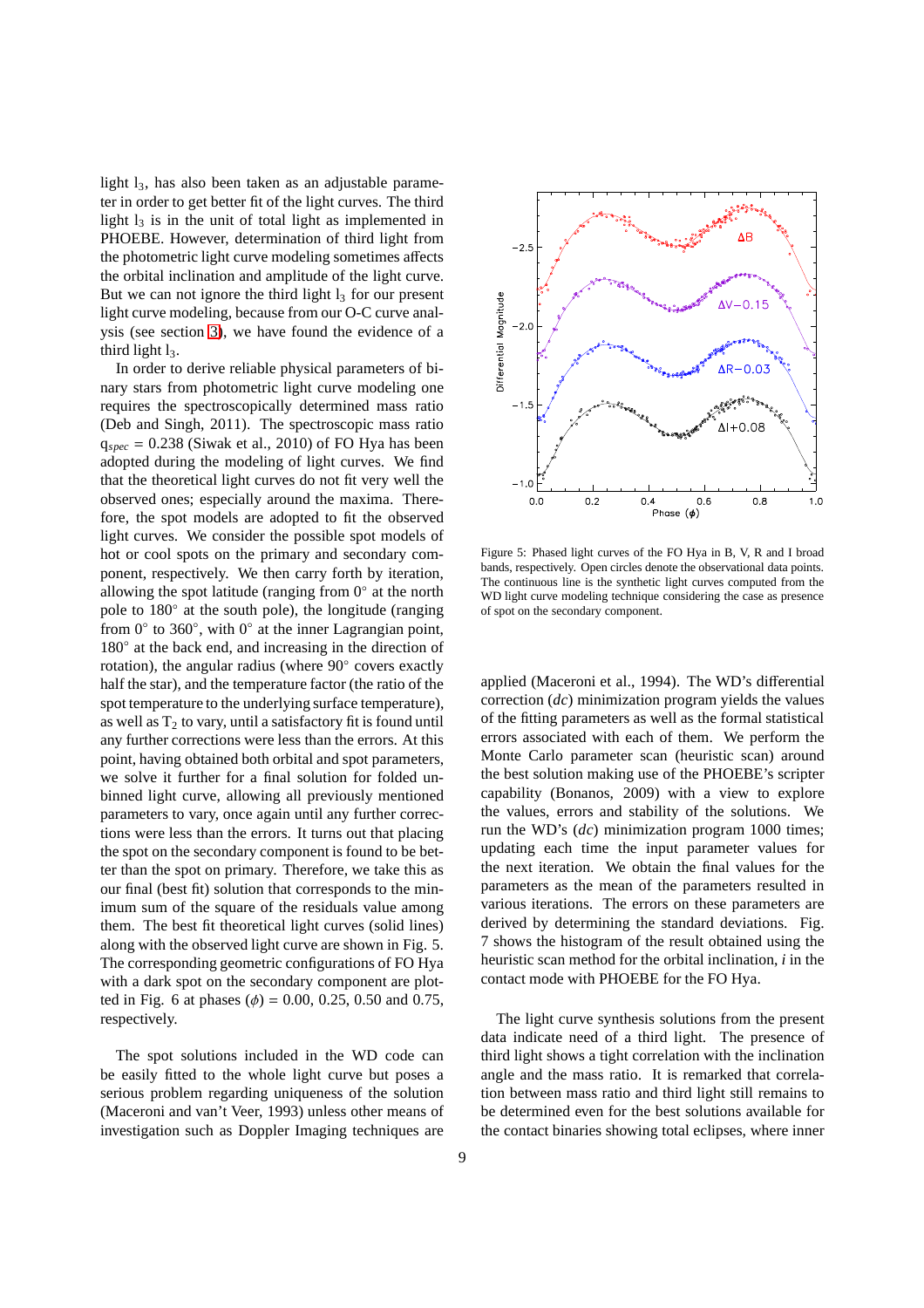eclipse contacts can be well defined and the mass ratio can be determined solely from light curves (Mochancki and Doughty, 1972). During light curve modeling of the FO Hya the mass ratio (q*spec*) was fixed, therefore the third light highly correlated with the orbital inclination angle as shown in Fig. 7. In order to detect third light from photometric light curves with precision of  $\approx 0.01$ mag spectroscopic determination of the mass ratio is necessary (Pribulla and Rucinski, 2006). Precession of the orbital plane and an apsidal motion of the close binaries could be due to the third body orbiting a binary system. In eclipsing binaries, the change in orbital inclinations and consequently, change in the photometric amplitude of the eclipses are due their precession of the orbital plane.

The best fit parameters are given in the Table [4.](#page-7-0) The photometric elements such as  $T_2$ , i,  $\Omega_1$ ,  $\Omega_2$ , relative luminosity and spot parameters obtained in the present investigation agree well with the previous solutions given by Candy and Candy (1997) and Siwak et al. (2010). The fractional stellar radii  $r_{1,2}$  obtained from the light curve modeling are normalised to the semi-major axis of the binary system, i.e.,  $r = R/a$ , where a and R are the semi-major axis and component radii, respectively. The component radius for each star (in solar radius units) may be determined using the relation  $R_{1,2} = r_{1,2}a$ , where r is the geometrical mean of the r-pole, r-side and r-back radii for the FO Hya contact system. From the modeling of the light curves, the temperature difference between the components of FO Hya is found to be ∼ 1787 K. Because of this large temperature difference the light curves of FO Hya show unequal depth. Such type of systems are known as B-type systems, which are in geometrical contact but not in thermal contact (e.g. Lucy and Wilson, 1979). These binaries show an EB ( $\beta$  Lyrae)-type light curve. However, their orbital period falls in the range of classical W UMa systems (Kałużny, 1986). These type of systems are defined as B-type contact systems which show large differences in depths of eclipses. These systems are yet appear to be in contact and exhibit β Lyrae-type light curves (Rucinski 1997). Some of them may be very close, semi-detached binaries mimicking contact systems and some may be in contact.

We determine the absolute physical parameters of the components, based on the results of the light curve solution. The luminosity of the star is calculated using the temperature and radius of each of the individual components. Table [5](#page-10-0) lists the results regarding the physical parameters of the individual components of the FO Hya system.



Figure 6: Geometric configurations of FO Hya generated by PHOEBE at phases ( $\phi$ ) = 0.00, 0.25, 0.50 and 0.75, respectively.

The eclipsing binaries are classified into contact, semi-detached and detached binaries according to fill factor (f) as  $0 < f < 1$ ,  $f = 0$  and  $f < 0$ , respectively. The fill-out factor (f) is given by

$$
f = \frac{\Omega_{in} - \Omega_{1,2}}{\Omega_{in} - \Omega_{out}}\tag{12}
$$

where  $\Omega_{in}$  and  $\Omega_{out}$ , and  $\Omega_{1,2}$  are the inner and outer Lagrangian surface potentials, and surface potentials of the star 1 and 2, respectively. In case of contact binaries surface potentials of primary and secondary are equal to the surface potential  $(Ω)$  of the common envelope for the binary system (i.e.  $\Omega_1 = \Omega_2 = \Omega$ ). For semi-detached binaries with the primary and secondary components filling their Roche lobe,  $\Omega_1 = \Omega_{in}$  and  $\Omega_2 =$  $\Omega_{in}$ , respectively. For detached binaries  $\Omega_{1,2} > \Omega_{in}$ . The fill-out factor for the FO Hya is obtained to be 0.68 and is in the range of contact binaries.

The computed absolute parameters of FO Hya, as reported in Table [5,](#page-10-0) are used to estimate the evolutionary status of the system by means of the mass-radius diagram shown in Fig. 8. In this plot, the solid line represents the zero age main sequence (ZAMS) from Schaifers and Voigt, (1982). The position of components on the mass-radius diagram are obviously outside the zero age main sequence and they are located left on the zero age main sequence (ZAMS). It is evident from the Fig. 8 that the radius of the primary component approaches to the value for zero age main sequence (ZAMS) stars, i.e. basically a ZAMS star (Awadalla and Hanna, 2005; Liu and Yang, 2000b). Fig. 8 shows the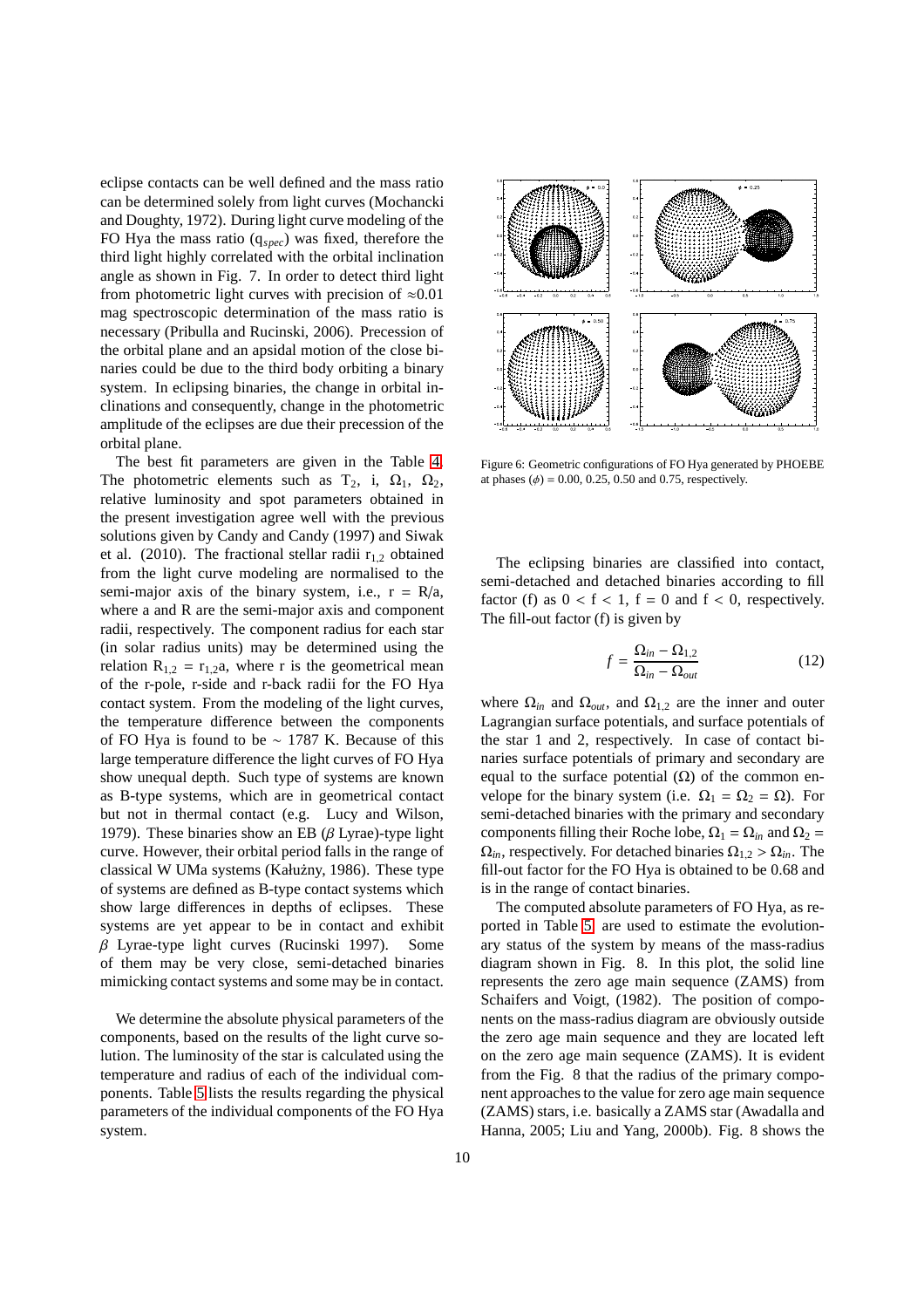

Figure 7: Histograms of the results obtained using the Monte Carlo parameter scan for the parameters fit of inclination in the contact mode with PHOEBE for the FO Hya.



Figure 8: Location of the primary and secondary components of FO Hya on a mass-radius diagram. The continuous line shows the zero age main sequence.

<span id="page-10-0"></span>

| Parameters | Symbol                      | Photometric     |  |
|------------|-----------------------------|-----------------|--|
|            |                             | elements        |  |
| Mass       |                             |                 |  |
| Primary    | $(M_1/M_{\odot})$           | $1.31 \pm 0.07$ |  |
| Secondary  | $(M_2/M_{\odot})$           | $0.31 \pm 0.11$ |  |
| Radius     |                             |                 |  |
| Primary    | (Mean Radius/ $R_{\odot}$ ) | $1.62 \pm 0.03$ |  |
| Secondary  | (Mean Radius/ $R_{\odot}$ ) | $0.91 \pm 0.02$ |  |
| Luminosity |                             |                 |  |
| Primary    | $(L_1/L_{\odot})$           | $5.65 \pm 0.21$ |  |
| Secondary  | $(L_2/L_{\odot})$           | $0.55 \pm 0.03$ |  |

Table 5: Absolute parameters obtained from the light curve modeling.

mass-radius relation of the secondary is different from that of ZAMS stars (Yang and Liu, 2001), i.e. the secondary component is clearly far above the ZAMS than the location of primary, due to the fact that the mass transfer between the components will restructure the secondary and make it over-sized and over-luminous for its mass (Webbink, 2003; Li et al., 2008).

# **7. Sources of Polarization**

The values of polarization and polarization position angle of FO Hya observed at three different epochs are given in Table [6.](#page-11-0) Most of the polarimetric observations of FO Hya have been taken during the phase from 0.13-0.26. However, the polarimetric observations in B band have been taken during the phase of 0.64. The degrees of polarization are found well with in  $1\sigma$ during these phases. Thus the observed polarization seems invariable. Since present observations are taken just before primary or secondary maxima so observed polarization may be invariable. The mean values of degree of polarization and polarization position angle were calculated to be 0.18±0.03, 0.15±0.03, 0.17±0.02 and  $0.15\pm0.02$  per cent and  $61\pm6$ ,  $115\pm6$ ,  $89\pm3$  and 98±5 degree in B, V, R and I bands, respectively. The degree of polarization in W UMa-type binaries were found upto 0.6% (e.g. Oshchepkov, 1978; Pirrola, 1977). Oshchepkov (1978) found the variable polarization in W UMa type binaries and suggested that the photospheric scattering, the reflection effect and scattering in a gaseous envelope or stream could be the possible sources of variable polarization. However, Pirrola (1977) did not observe significant variability in the polarization and suggested that the polarization due to gas streams may be a transient phenomenon. More phase locked observations are needed to explain the observed polarization in FO Hya.

Manset and Bastien (2000, 2001) have studied the polarimetric variations produced in a binary star by considering Thomson scattering and concluded that the average polarization produced depends on the grain's composition and size and on the wavelength of observation and they find that the highest polarizations are produced by grains with sizes in the range  $\sim 0.1$ -0.2  $\mu$ m.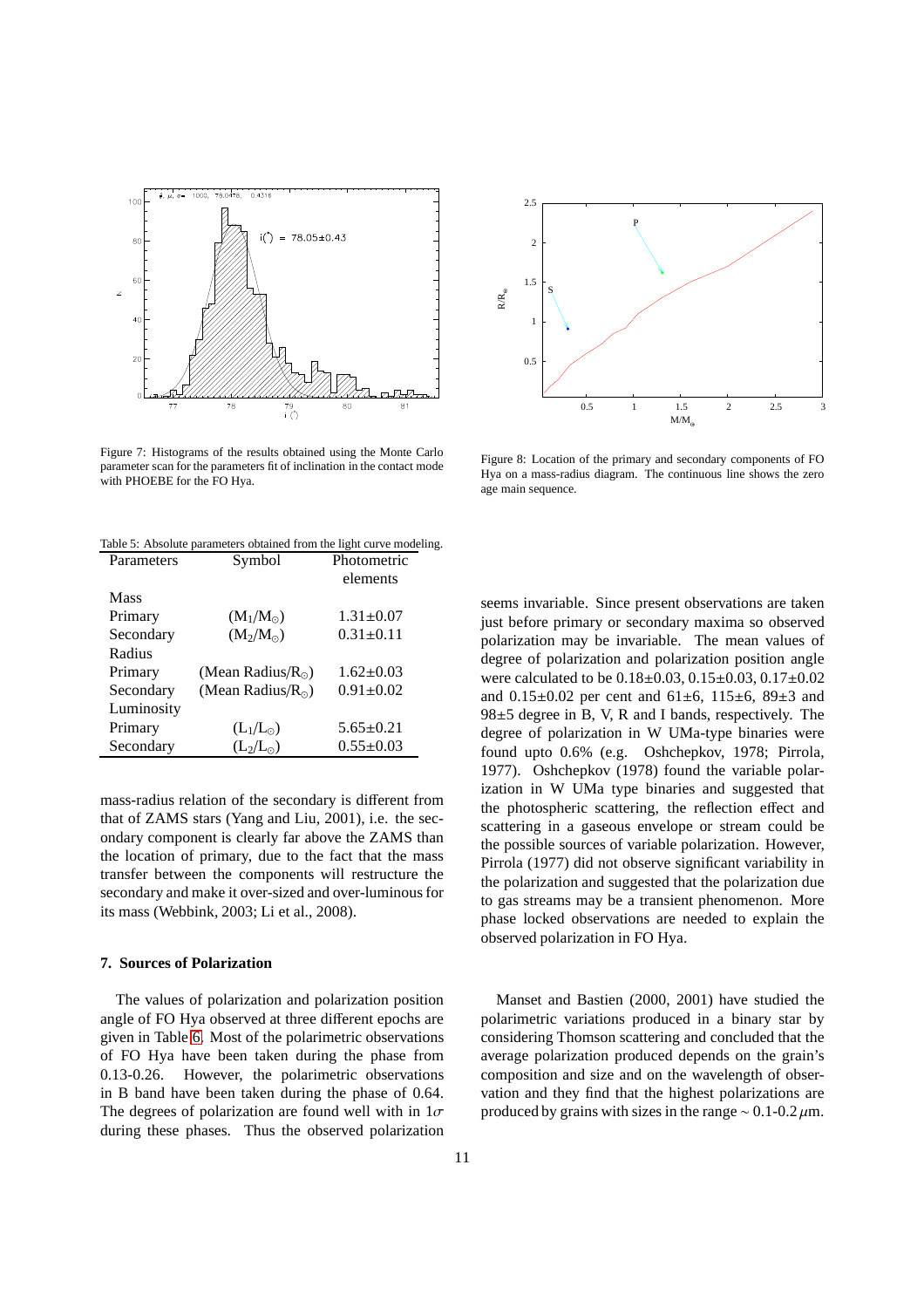<span id="page-11-0"></span>

| Table 6: Observed BVRI polarization values for FO Hya. |        |                 |            |              |        |  |
|--------------------------------------------------------|--------|-----------------|------------|--------------|--------|--|
| Date of                                                | Filter | P)              | θ          | JD           | Phase  |  |
| observations                                           |        | (% )            | (°)        | $(2455000+)$ |        |  |
| April 07, 2010                                         | B      | $0.14 \pm 0.09$ | $62 + 11$  | 294.15901    | 0.1752 |  |
|                                                        | V      | $0.17 \pm 0.02$ | $55 \pm 3$ | 294.16441    | 0.1867 |  |
|                                                        | R      | $0.12 + 0.05$   | $149 + 6$  | 294.17191    | 0.2027 |  |
|                                                        |        | $0.11 + 0.04$   | $18 + 5$   | 294.16705    | 0.1923 |  |
| April 23, 2010                                         | v      | $0.12 + 0.08$   | $175 + 11$ | 310.16255    | 0.2575 |  |
|                                                        | R      | $0.21 + 0.01$   | $28 \pm 1$ | 310.12981    | 0.1878 |  |
|                                                        |        | $0.18 \pm 0.06$ | $178 + 7$  | 310.10323    | 0.1312 |  |
| May 20, 2010                                           | в      | $0.22 \pm 0.01$ | $60 \pm 1$ | 337.10598    | 0.6382 |  |

# **8. Summary**

We have carried out a detailed photometric analysis of the eclipsing binary FO Hya using the data obtained from B, V, R and I band CCD photometric observations. Making use of the data available in the literature our analysis is based on the data for 65 years. Our observations yield the period to be  $0.469556\pm0.000003$  day, which is similar to that obtained previously. On the basis of the long term data, we found that the period of FO Hya increases by  $5.77 \times 10^{-8}$  days yr<sup>-1</sup>, probably caused by the mass transfer between the components at the rate of  $1.67 \times 10^{-8}$  M<sub>☉</sub> yr<sup>-1</sup>. In the O-C curve analysis, it is also found that the period of FO Hya has varied in a sinusoidal way, superimposed on the long-term, upward parabolic variation. The period of the sinusoidal variation is about 42.30 years with an amplitude of 0.004 days. Further, the mass function and the mass of the third body are found to be 0.0002  $M_{\odot}$  and 0.10  $M_{\odot}$ , respectively. The distance of FO Hya is determined to be 446.68 pc. In the WD code analysis, we employed the mass ratio of 0.238±0.006 and found that the secondary component consist of dark spot on their surface. We have inferred the mass, radius and luminosity of primary and secondary components to be  $1.31\pm0.07$  M<sub>☉</sub> and  $0.31\pm0.11$  M<sub>☉</sub>,  $1.62\pm0.03$  R<sub>☉</sub> and  $0.91\pm0.02$  R<sub>☉</sub>, and  $5.65\pm0.21$  L<sub>☉</sub> and  $0.55\pm0.03$  L<sub>☉</sub>, respectively. We have also derived filling factor to be 0.68. In this analysis we have taken up, presumably for the first time, the polarimetric studies of FO Hya, and obtain the mean values of degree of polarization and polarization position angle to be 0.18±0.03, 0.15±0.03, 0.17±0.02 and 0.15 $\pm$ 0.02 per cent and 61 $\pm$ 6, 115 $\pm$ 6, 89 $\pm$ 3 and 98 $\pm$ 5 degree in B, V, R and I bands, respectively. The level of optical polarization FO Hya could be due to the presence of supplementary sources e.g. binarity and circumstellar material (gas streams).

# **9. Acknowledgments**

VP and DCS acknowledge the financial support received from UGC, Govt. of India under the fellowship (No. F. 142(SC)/2010 (SA)). Authors acknowledge helpful discussions with Dr. Sukanta Deb. The authors would like to thank ARIES for making the telescope time available on the 104cm Sampurnanand telescope and this research has made use of the data obtained from the 104cm ST. VP also acknowledges to ARIES for library and computational facilities. The authors thank the staff at ARIES for their active support during the course of observations. The use of the SIMBAD, ADS, ESO DSS databases are gratefully acknowledged. The authors thank to the anonymous referee for insightful comments and suggestions.

#### **References**

- Akalin, A., Derman, E., 1997. A&AS 125, 407.
- Applegate, J. H., 1992. ApJ 385, 621.
- Awadalla, N. S., 1994. A&A 289, 137.
- Awadalla, N. S., Hanna, M. A., 2005. Journal of Korean Astronomical Society 38, 43.
- Binnendijk, L., 1960. AJ 65, 358.
- Bonanos, A. Z., 2009. ApJ 691, 407.
- Candy, M. P., Candy, B. N., 1997. MNRAS 286, 229.
- Coughlin, J. L., Dale, H. A. III, Williamon, R. M., 2008. AJ 136, 1089.
- Cox, A. N., 2000. Allen's astrophysical quantities.
- Cutri, R. M., Skrutskie, M. F., van Dyk, S., Beichman, C. A., Carpenter, J. M., Chester, T., Cambresy, L., Evans, T., Fowler, J., Gizis, J., Howard, E., Huchra, J., Jarrett, T., Kopan, E. L., Kirkpatrick, J. D., Light, R. M., Marsh, K. A., McCallon, H., Schneider, S., Stiening, R., Sykes, M., Weinberg, M., Wheaton, W. A., Wheelock, S., Zacarias, N., 2003. 2MASS All Sky Catalog of point sources.
- Deb, S., Singh, H. P., 2011. MNRAS 412, 1787.
- Derman, E., Demircan, O., 1992. AJ 103, 1658.
- Dryomova, G. N., Svechnikov, M. A., 2006. Astrophysics 49, 358.
- Eggleton, P. P., 1996. ASPC 90, 257.
- Herczeg, T. J., 1993. PASP 105, 911.
- Hilditch, R. W., King, D. J., 1988. MNRAS 231, 397.
- Hoffmeister, C., 1936. AN 258, 39.
- Irwin, J. B., 1952. ApJ 116, 211.
- Irwin, J. B., 1959. AJ 64, 149.
- Kang, Y. W., Lee, H. -W., Hong, K. S., Kim, C. -H., Guinan, E. F., 2004. AJ 128, 846.
- Kalimeris, A., Rovithis-Livaniou, H., Rovithis, P., Oprescu, G., Dumitrescu, A., Suran, M. D., 1994. A&A 291, 765.
- Kaszas, G., Vinko, J., Szatmary, K., Hegedus, T., Gal, J., Kiss, L. L., Borkovits, T., 1998. A&A 331, 231.
- Kałużny, J., 1986. AcA 36, 113.
- Kim, C. H., Jeong, J. H., Demircan, O., Muyesseroglu, J., Budding, E., 1997. AJ 114, 2753.
- Kopal, Z., 1978. Ap&SS 57, 439.
- Kwee, K. K., van Woerden, H., 1956. Bull. Astron. Inst. Netherlands 12, 327.
- Lanza, A. F., Rodon`o, M., 1999. A&A 349, 887.
- Lanza, A. F., Rodon`o, M., 2002. AN 323, 424.
- Lee, J. W., Kim, C. -H., Han, W., Kim, Ho-Il, Koch, R. H., 2004. MNRAS 352, 1041.
- Li, L., Zhang, F., Han, Z., Jiang, D., Jiang, T., 2008. MNRAS 387, 97.
- Liu, Q., Yang, Y., 2000a. A&AS 142, 31. Liu, Q., Yang, Y., 2000b. A&A 361, 226.
- Lucy, L. B., Wilson, R. E., 1979. ApJ 231, 502